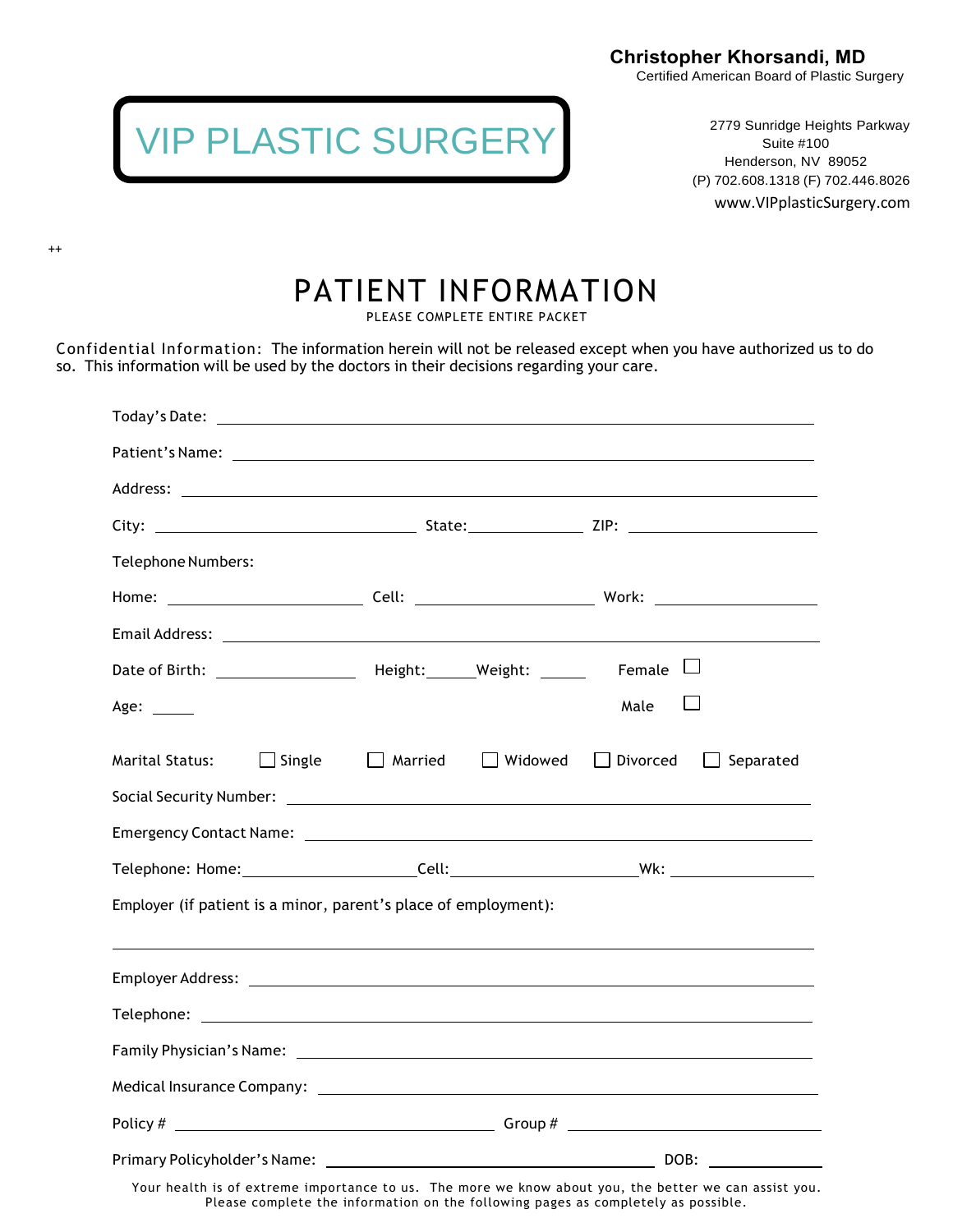Certified American Board of Plastic Surgery

## VIP PLASTIC SURGERY

2779 Sunridge Heights Parkway Suite #100 Henderson, NV 89052 (P) 702.608.1318 (F) 702.446.8026 www.VIPplasticSurgery.com

What brings you to our office today? Please be as specific as possible.

How long has this concerned you?

Have you had any previous treatment for this?

If YES, how and when was this treated?

#### **Review of systems:**

Do you have or have you had any of the following? (Please check yes or no)

|                                                                                                                                                                                                                                                   | YES | NO           |                                                                                                                                                                                                                                               | YES | NO. |
|---------------------------------------------------------------------------------------------------------------------------------------------------------------------------------------------------------------------------------------------------|-----|--------------|-----------------------------------------------------------------------------------------------------------------------------------------------------------------------------------------------------------------------------------------------|-----|-----|
| AIDS or HIV positive<br><b>Hepatitis</b><br>Anemia<br>High Blood Pressure<br>Arthritis<br>Irregular Heart Beat<br>Asthma<br>Kidney Problems<br><b>Back Problems</b><br>Migraine Headaches<br><b>Blood Clots in legs</b><br><b>Blood Disorders</b> |     | $\mathsf{L}$ | Cancer<br><b>Rheumatic Fever</b><br><b>Chest Pains</b><br><b>Seizures</b><br>Colitis<br><b>Shortness of Breath</b><br><b>Diabetes</b><br><b>Skin Cancer</b><br>Ear/Eye Problems<br><b>Stomach Problems</b><br>Stroke<br><b>Heart Problems</b> |     |     |
| Nose/Throat Problems                                                                                                                                                                                                                              |     |              | <b>Thyroid Problems</b>                                                                                                                                                                                                                       |     |     |
| <b>Bleeding Problems</b>                                                                                                                                                                                                                          |     |              | <b>Heart Murmur</b>                                                                                                                                                                                                                           |     |     |
| Pneumonia                                                                                                                                                                                                                                         |     |              | <b>Tuberculosis</b>                                                                                                                                                                                                                           |     |     |
| <b>Breathing Problems</b>                                                                                                                                                                                                                         |     |              | <b>Heart Palpitations</b>                                                                                                                                                                                                                     |     |     |
| <b>Psychiatric Condition</b>                                                                                                                                                                                                                      |     |              | Transfusion                                                                                                                                                                                                                                   |     |     |

#### **Past Medical History:**

List all medical conditions and any major hospitalizations including dates:

\_\_\_\_\_\_\_\_\_\_\_\_\_\_\_\_\_\_\_\_\_\_\_\_\_\_\_\_\_\_\_\_\_\_\_\_\_\_\_\_\_\_\_\_\_\_\_\_\_\_\_\_\_\_\_\_\_\_\_\_\_\_\_\_\_\_\_\_\_\_\_\_\_\_\_\_\_\_\_\_\_\_

\_\_\_\_\_\_\_\_\_\_\_\_\_\_\_\_\_\_\_\_\_\_\_\_\_\_\_\_\_\_\_\_\_\_\_\_\_\_\_\_\_\_\_\_\_\_\_\_\_\_\_\_\_\_\_\_\_\_\_\_\_\_\_\_\_\_\_\_\_\_\_\_\_\_\_\_\_\_\_\_\_\_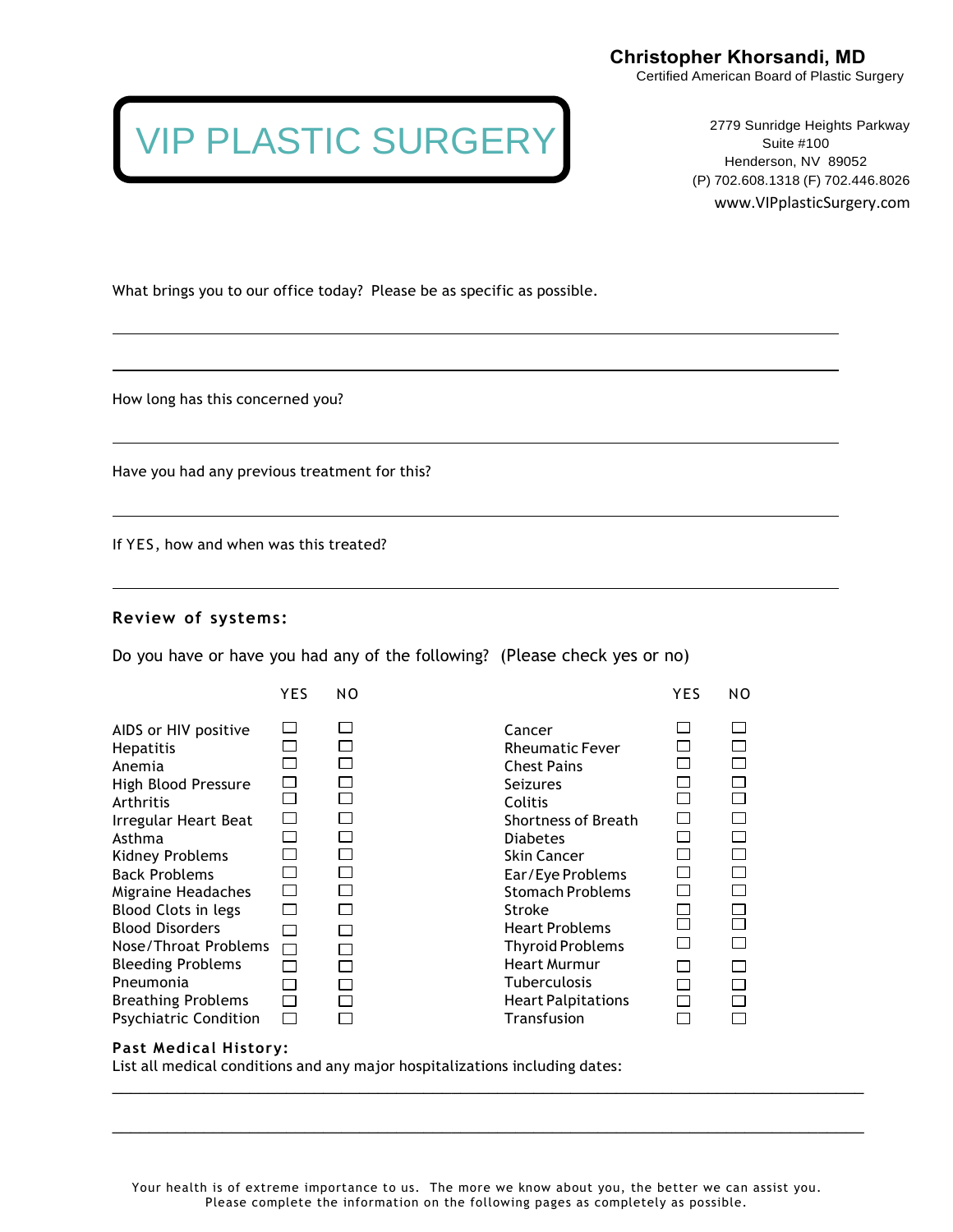Certified American Board of Plastic Surgery

## VIP PLASTIC SURGERY

2779 Sunridge Heights Parkway Suite #100 Henderson, NV 89052 (P) 702.608.1318 (F) 702.446.8026 www.VIPplasticSurgery.com

**Past Surgical History:**

List all past surgical procedures including dates:

Are you allergic to or have you ever had a reaction to any medication or drug, local anesthetic, or general anesthetic? If so, please list medication and type of reaction:

\_\_\_\_\_\_\_\_\_\_\_\_\_\_\_\_\_\_\_\_\_\_\_\_\_\_\_\_\_\_\_\_\_\_\_\_\_\_\_\_\_\_\_\_\_\_\_\_\_\_\_\_\_\_\_\_\_\_\_\_\_\_\_\_\_\_\_\_\_\_\_\_\_\_\_\_\_\_\_\_\_\_\_ \_\_\_\_\_\_\_\_\_\_\_\_\_\_\_\_\_\_\_\_\_\_\_\_\_\_\_\_\_\_\_\_\_\_\_\_\_\_\_\_\_\_\_\_\_\_\_\_\_\_\_\_\_\_\_\_\_\_\_\_\_\_\_\_\_\_\_\_\_\_\_\_\_\_\_\_\_\_\_\_\_\_\_ \_\_\_\_\_\_\_\_\_\_\_\_\_\_\_\_\_\_\_\_\_\_\_\_\_\_\_\_\_\_\_\_\_\_\_\_\_\_\_\_\_\_\_\_\_\_\_\_\_\_\_\_\_\_\_\_\_\_\_\_\_\_\_\_\_\_\_\_\_\_\_\_\_\_\_\_\_\_\_\_\_\_\_

\_\_\_\_\_\_\_\_\_\_\_\_\_\_\_\_\_\_\_\_\_\_\_\_\_\_\_\_\_\_\_\_\_\_\_\_\_\_\_\_\_\_\_\_\_\_\_\_\_\_\_\_\_\_\_\_\_\_\_\_\_\_\_\_\_\_\_\_\_\_\_\_\_\_\_\_\_\_\_\_\_\_ \_\_\_\_\_\_\_\_\_\_\_\_\_\_\_\_\_\_\_\_\_\_\_\_\_\_\_\_\_\_\_\_\_\_\_\_\_\_\_\_\_\_\_\_\_\_\_\_\_\_\_\_\_\_\_\_\_\_\_\_\_\_\_\_\_\_\_\_\_\_\_\_\_\_\_\_\_\_\_\_\_\_ \_\_\_\_\_\_\_\_\_\_\_\_\_\_\_\_\_\_\_\_\_\_\_\_\_\_\_\_\_\_\_\_\_\_\_\_\_\_\_\_\_\_\_\_\_\_\_\_\_\_\_\_\_\_\_\_\_\_\_\_\_\_\_\_\_\_\_\_\_\_\_\_\_\_\_\_\_\_\_\_\_\_

What medications do you take regularly?(aspirin, birth control pills, herbs, vitamins, etc.)

\_\_\_\_\_\_\_\_\_\_\_\_\_\_\_\_\_\_\_\_\_\_\_\_\_\_\_\_\_\_\_\_\_\_\_\_\_\_\_\_\_\_\_\_\_\_\_\_\_\_\_\_\_\_\_\_\_\_\_\_\_\_\_\_\_\_\_\_\_\_\_\_\_\_\_\_\_\_\_\_\_\_\_ \_\_\_\_\_\_\_\_\_\_\_\_\_\_\_\_\_\_\_\_\_\_\_\_\_\_\_\_\_\_\_\_\_\_\_\_\_\_\_\_\_\_\_\_\_\_\_\_\_\_\_\_\_\_\_\_\_\_\_\_\_\_\_\_\_\_\_\_\_\_\_\_\_\_\_\_\_\_\_\_\_\_\_

\_\_\_\_\_\_\_\_\_\_\_\_\_\_\_\_\_\_\_\_\_\_\_\_\_\_\_\_\_\_\_\_\_\_\_\_\_\_\_\_\_\_\_\_\_\_\_\_\_\_\_\_\_\_\_\_\_\_\_\_\_\_\_\_\_\_\_\_\_\_\_\_\_\_\_\_\_\_\_\_\_\_\_

Do you have a problem with excessive scarring or keloid formation after being cut?  $\Box$  Yes  $\Box$  No

Is your general health good?  $\Box$  Yes  $\Box$  No

Have you ever had psychiatric problems, a nervous breakdown or been under the care of a psychiatrist, psychologist or mental health counselor?  $\Box$  Yes  $\Box$  No

\_\_\_\_\_\_\_\_\_\_\_\_\_\_\_\_\_\_\_\_\_\_\_\_\_\_\_\_\_\_\_\_\_\_\_\_\_\_\_\_\_\_\_\_\_\_\_\_\_\_\_\_\_\_\_\_\_\_\_\_\_\_\_\_\_\_\_\_\_\_\_\_\_\_\_\_\_\_\_\_\_\_\_ \_\_\_\_\_\_\_\_\_\_\_\_\_\_\_\_\_\_\_\_\_\_\_\_\_\_\_\_\_\_\_\_\_\_\_\_\_\_\_\_\_\_\_\_\_\_\_\_\_\_\_\_\_\_\_\_\_\_\_\_\_\_\_\_\_\_\_\_\_\_\_\_\_\_\_\_\_\_\_\_\_\_\_

\_\_\_\_\_\_\_\_\_\_\_\_\_\_\_\_\_\_\_\_\_\_\_\_\_\_\_\_\_\_\_\_\_\_\_\_\_\_\_\_\_\_\_\_\_\_\_\_\_\_\_\_\_\_\_\_\_\_\_\_\_\_\_\_\_\_\_\_\_\_\_\_\_\_\_\_\_\_\_\_\_\_\_ \_\_\_\_\_\_\_\_\_\_\_\_\_\_\_\_\_\_\_\_\_\_\_\_\_\_\_\_\_\_\_\_\_\_\_\_\_\_\_\_\_\_\_\_\_\_\_\_\_\_\_\_\_\_\_\_\_\_\_\_\_\_\_\_\_\_\_\_\_\_\_\_\_\_\_\_\_\_\_\_\_\_\_ \_\_\_\_\_\_\_\_\_\_\_\_\_\_\_\_\_\_\_\_\_\_\_\_\_\_\_\_\_\_\_\_\_\_\_\_\_\_\_\_\_\_\_\_\_\_\_\_\_\_\_\_\_\_\_\_\_\_\_\_\_\_\_\_\_\_\_\_\_\_\_\_\_\_\_\_\_\_\_\_\_\_\_

\_\_\_\_\_\_\_\_\_\_\_\_\_\_\_\_\_\_\_\_\_\_\_\_\_\_\_\_\_\_\_\_\_\_\_\_\_\_\_\_\_\_\_\_\_\_\_\_\_\_\_\_\_\_\_\_\_\_\_\_\_\_\_\_\_\_\_\_\_\_\_\_\_\_\_\_\_\_\_\_\_\_\_\_

\_\_\_\_\_\_\_\_\_\_\_\_\_\_\_\_\_\_\_\_\_\_\_\_\_\_\_\_\_\_\_\_\_\_\_\_\_\_\_\_\_\_\_\_\_\_\_\_\_\_\_\_\_\_\_\_\_\_\_\_\_\_\_\_\_\_\_\_\_\_\_\_\_\_\_\_\_\_\_\_\_\_\_\_

If so, please list what condition you have been treated for:

#### **Family History:**

Do you have any diseases or conditions that run in your family? If yes, please list condition and which family member has been affected.

Have you or a member of your family ever had a problem with anesthesia?  $\Box$  Yes  $\Box$  No If yes, please explain

#### **Social History:**

What is your profession?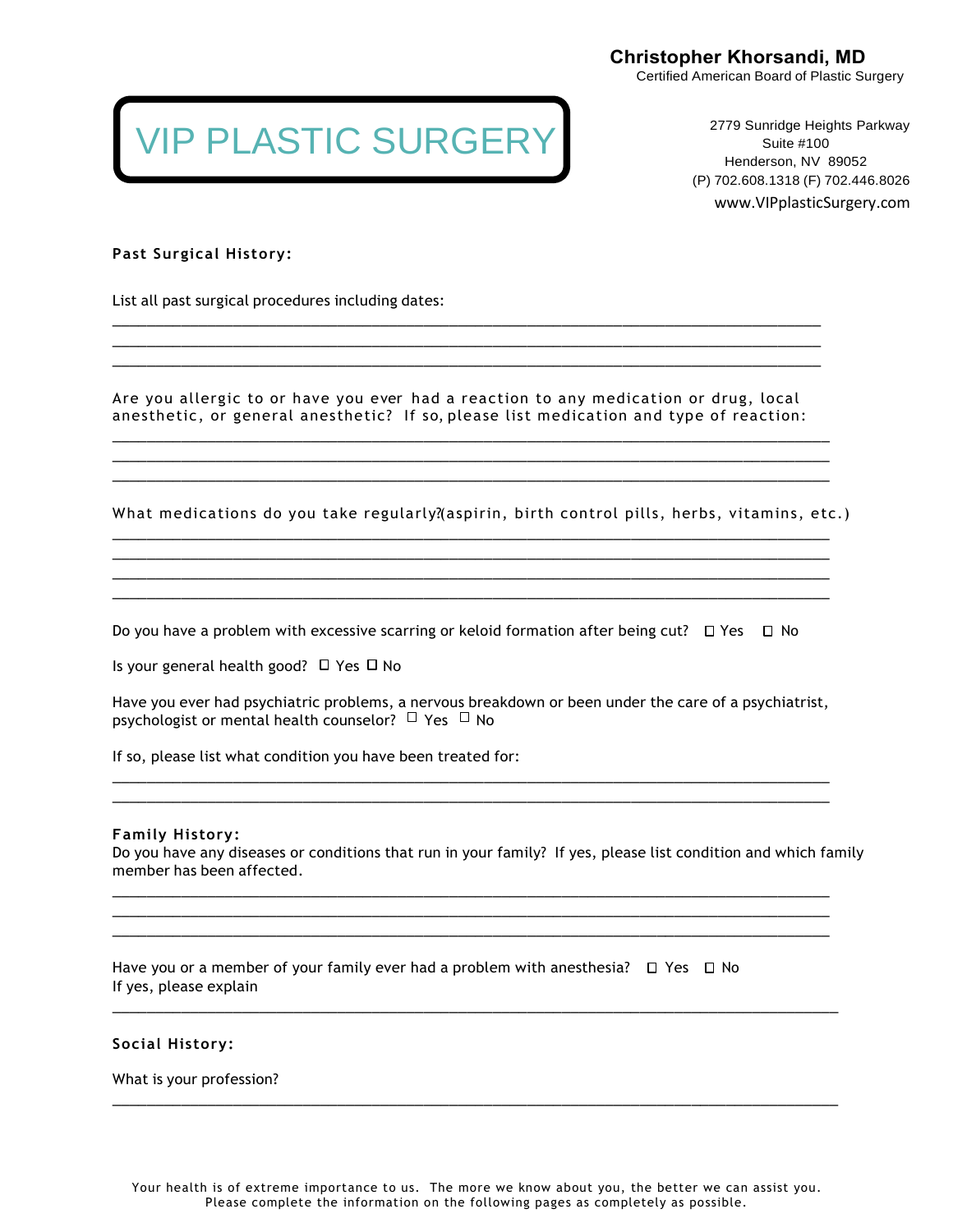Certified American Board of Plastic Surgery

## VIP PLASTIC SURGERY

2779 Sunridge Heights Parkway Suite #100 Henderson, NV 89052 (P) 702.608.1318 (F) 702.446.8026

www.VIPplasticSurgery.com

| Do you drink alcohol? □ Yes □ No<br>If yes, how much? $\sqrt{ }$                                                                                                                                                                                                                                                                  |  |
|-----------------------------------------------------------------------------------------------------------------------------------------------------------------------------------------------------------------------------------------------------------------------------------------------------------------------------------|--|
|                                                                                                                                                                                                                                                                                                                                   |  |
| Please list all of your doctors. Please include primary care physicians, specialists, and<br>mental health<br>care professionals.                                                                                                                                                                                                 |  |
| How did you learn about us? (Please check all statements that apply)<br>I saw an ad in a magazine or newspaper.<br>I visited your website. (Please check which site or all that apply)<br>□www.VIPplasticSurgery.com<br>□www.RealSelf.com<br>□www.JustBreastImplants.com<br>$\square$ www.HealthTap.com<br>$\square$ www.Yelp.com |  |
| Thank you for taking the time to complete this information.<br>I certify the above to be true to the best of my knowledge.                                                                                                                                                                                                        |  |
|                                                                                                                                                                                                                                                                                                                                   |  |

Reviewed by Physician Date and Date of the Control of the Control of the Date of the Date of the Date of the Date of the Date of the Date of the Date of the Date of the Date of the Date of the Date of the Date of the Date

\_\_\_\_\_\_\_\_\_\_\_\_\_\_\_\_\_\_\_\_\_\_\_\_\_\_\_\_\_\_\_\_\_\_\_\_\_\_\_\_\_\_\_\_\_\_\_\_\_\_\_\_\_\_\_\_\_\_\_ \_\_\_\_\_\_\_\_\_\_\_\_\_\_\_\_\_\_\_\_\_\_\_\_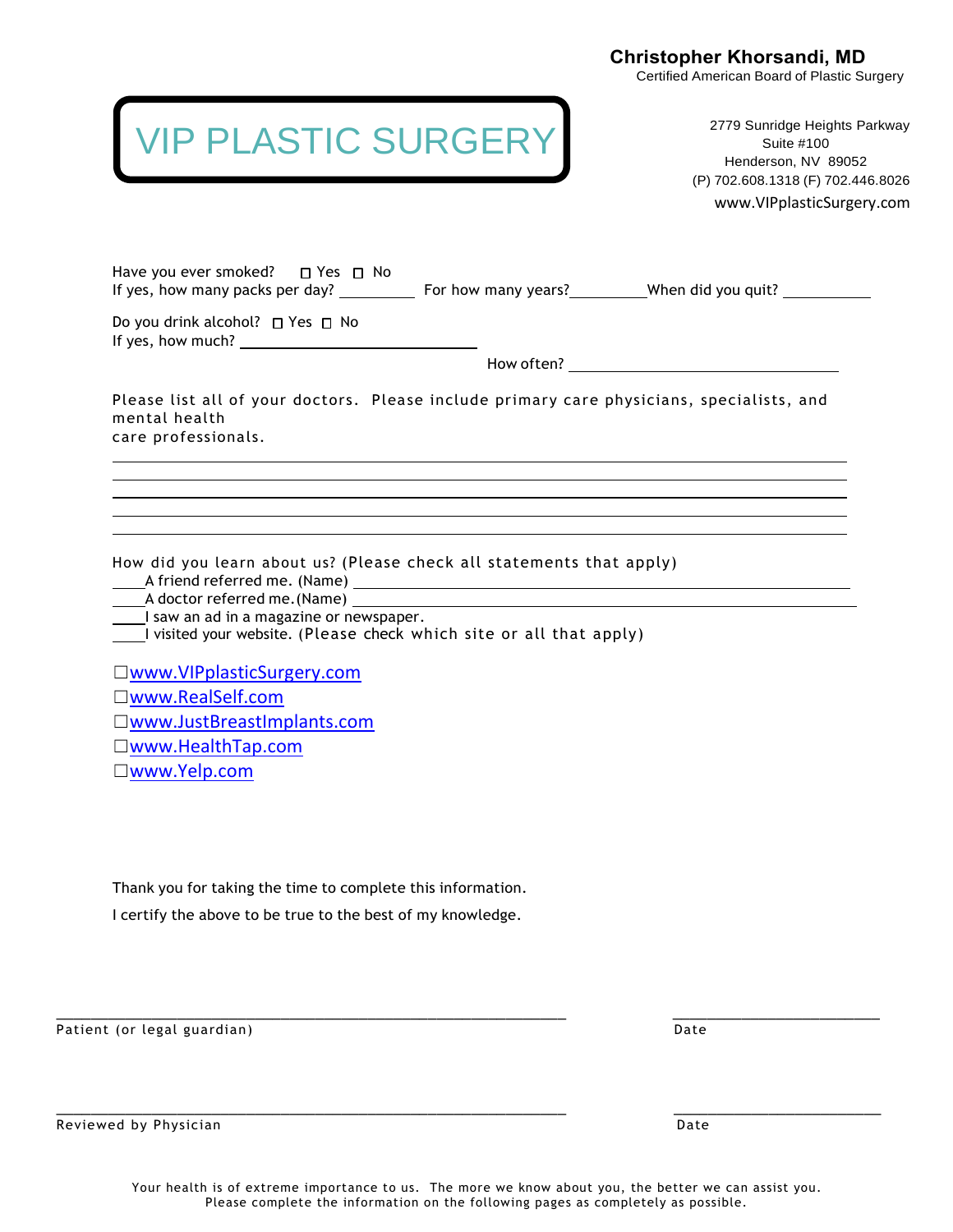> 2779 Sunridge Heights Parkway Suite #100 Henderson, NV 89052 (P) 702.608.1318 (F) 702.446.8026 www.VIPplasticSurgery.com

RELEASE OF MEDICAL INFORMATION

I authorize to any holder of medical or other information about me to release to Christopher Khorsandi, MD, PLLC dba VIP Plastic Surgery, as well as my insurance carrier any information needed for this or any related claim.

I hereby authorize, request and assign payment directly to Christopher Khorsandi, MD, PLLC dba VIP Plastic Surgery for bills rendered by this office covering services and any past and future treatments if related to the incident or condition giving rise to these services by all insurance carriers with whom I have coverage or settlements or judgments flowing from the incident for which I am receiving treatment. This authorization shall include all benefits specified and/or master medical benefits otherwise payable to me.

\_\_\_\_\_\_\_\_\_\_\_\_\_\_\_\_\_\_\_\_\_\_\_\_\_\_\_\_\_\_\_\_\_\_\_\_\_\_\_\_\_\_\_\_\_\_\_\_\_\_\_\_\_\_\_\_\_\_\_ \_\_\_\_\_\_\_\_\_\_\_\_\_\_\_\_\_\_\_\_\_\_\_\_

I permit a copy of this authorization to be used in place of the original

Patient (or legal guardian) and the control of the control of the control of the control of the control of the control of the control of the control of the control of the control of the control of the control of the contro

witness **Date** 

\_\_\_\_\_\_\_\_\_\_\_\_\_\_\_\_\_\_\_\_\_\_\_\_\_\_\_\_\_\_\_\_\_\_\_\_\_\_\_\_\_\_\_\_\_\_\_\_\_\_\_\_\_\_\_\_\_\_\_ \_\_\_\_\_\_\_\_\_\_\_\_\_\_\_\_\_\_\_\_\_\_\_\_

IP PLASTIC SURGERY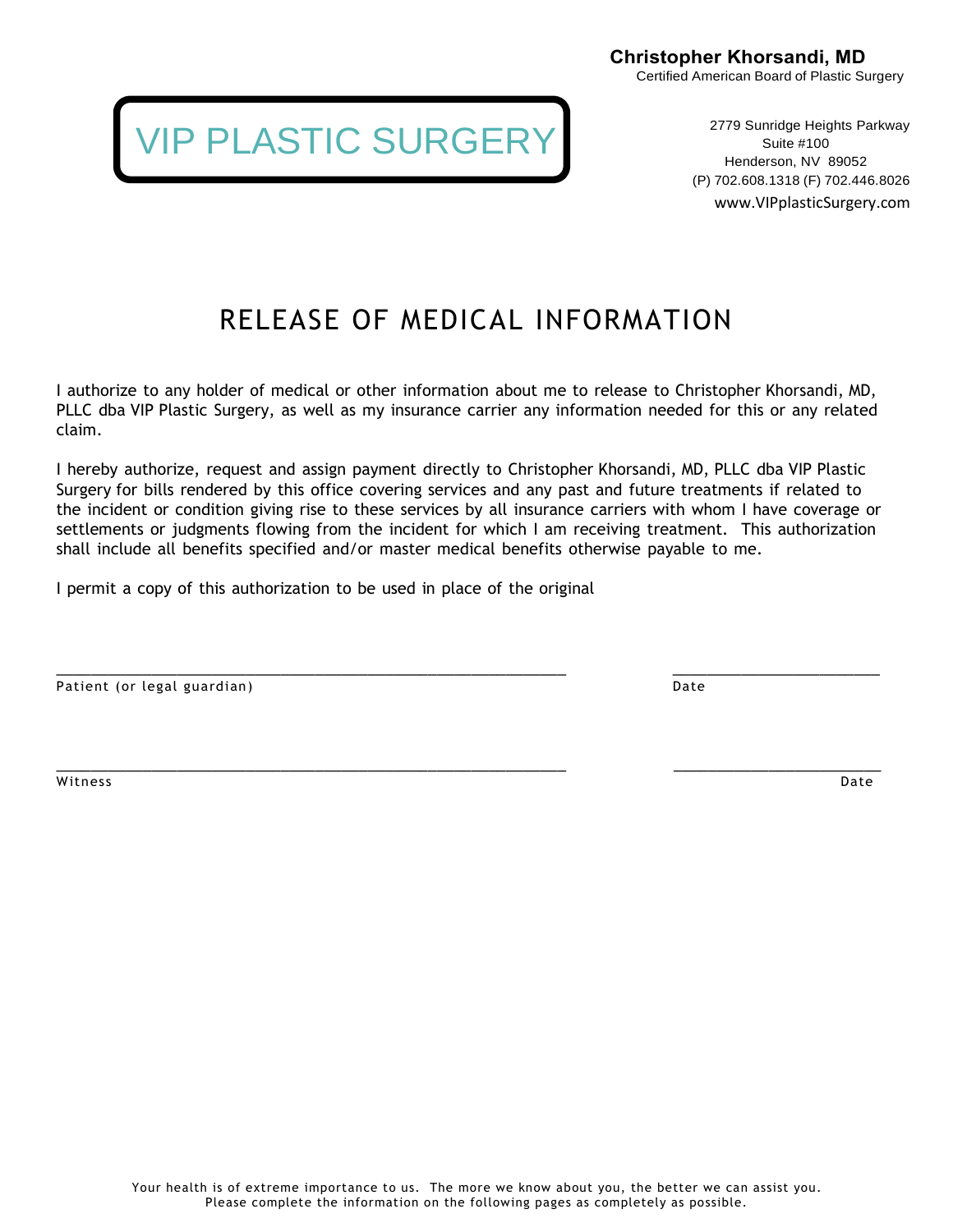**IP PLASTIC SURGERY** 

2779 Sunridge Heights Parkway Suite #100 Henderson, NV 89052 (P) 702.608.1318 (F) 702.446.8026

www.VIPplasticSurgery.com

### DESIGNATION FOR RELEASE OF MEDICAL INFORMATION

VIP Plastic Surgery understands that there are times when you, the patient, may want another person to be knowledgeable about your medical condition or medical needs. We want you to be able, if you so desire, to name a person to whom you want the office staff to speak with about your medical condition or medical needs. To enable that, we ask that you complete the information below as an aid to the physicians and/or office staff in making a determination on disclosing such information.

I, \_\_\_\_\_\_\_\_\_\_\_\_\_\_\_\_\_\_\_\_\_\_\_\_\_\_\_\_\_\_\_\_, designate the following person to be able to speak to a physician, a nurse or other staff member, should it be necessary, on my behalf. I hereby give permission to VIP Plastic Surgery through its physicians and staff to release to my designee any information about my medical condition or medical needs or the status of my account and I release VIP Plastic Surgery, its physicians and staff, from any claim of confidentiality in connections with the release of this information.

The designation is valid until you cancel it in writing.

#### **I wish to be contacted in the following manner: (please check all that apply)**

#### **□ Home**

#### **Telephone**

- □ OK to leave message with **detailed information on home answering machine**
- □ Leave message with **call back number only**
- □ OK to leave message **with spouse/significant other at home number**

#### □ **Work**

#### **Telephone**

□ OK to leave message with **detailed information**

#### □ Leave message with **call back number only**

#### □ **Written Communication**

- □ OK to mail to **my home address**
- □ OK to mail to my **work/office address**

#### □ **Electronic Communication**

- $\Box$  OK to communicate with me by email (this may include newsletters)
- □ OK to fax to home/office fax number
- $\square$  E mail address

**Name of Designated Person** \_\_\_\_\_\_\_\_\_\_\_\_\_\_\_\_\_\_\_\_\_\_\_\_\_\_\_\_\_\_\_\_\_\_\_\_\_\_\_\_\_\_\_\_\_\_\_\_\_\_\_\_\_\_\_\_\_\_\_\_\_\_\_\_\_\_\_\_

| [3]                                                                                 |                                                                                                                    |
|-------------------------------------------------------------------------------------|--------------------------------------------------------------------------------------------------------------------|
|                                                                                     | <u> 1980 - Jan James James James James James James James James James James James James James James James James</u> |
|                                                                                     |                                                                                                                    |
|                                                                                     |                                                                                                                    |
|                                                                                     |                                                                                                                    |
|                                                                                     |                                                                                                                    |
| I decline to designate another person to speak with my physician or clinical staff. |                                                                                                                    |
|                                                                                     |                                                                                                                    |
|                                                                                     | Date ____________________                                                                                          |
|                                                                                     | Your health is of extreme importance to us. The more we know about you, the better we can assist you.              |

Please complete the information on the following pages as completely as possible.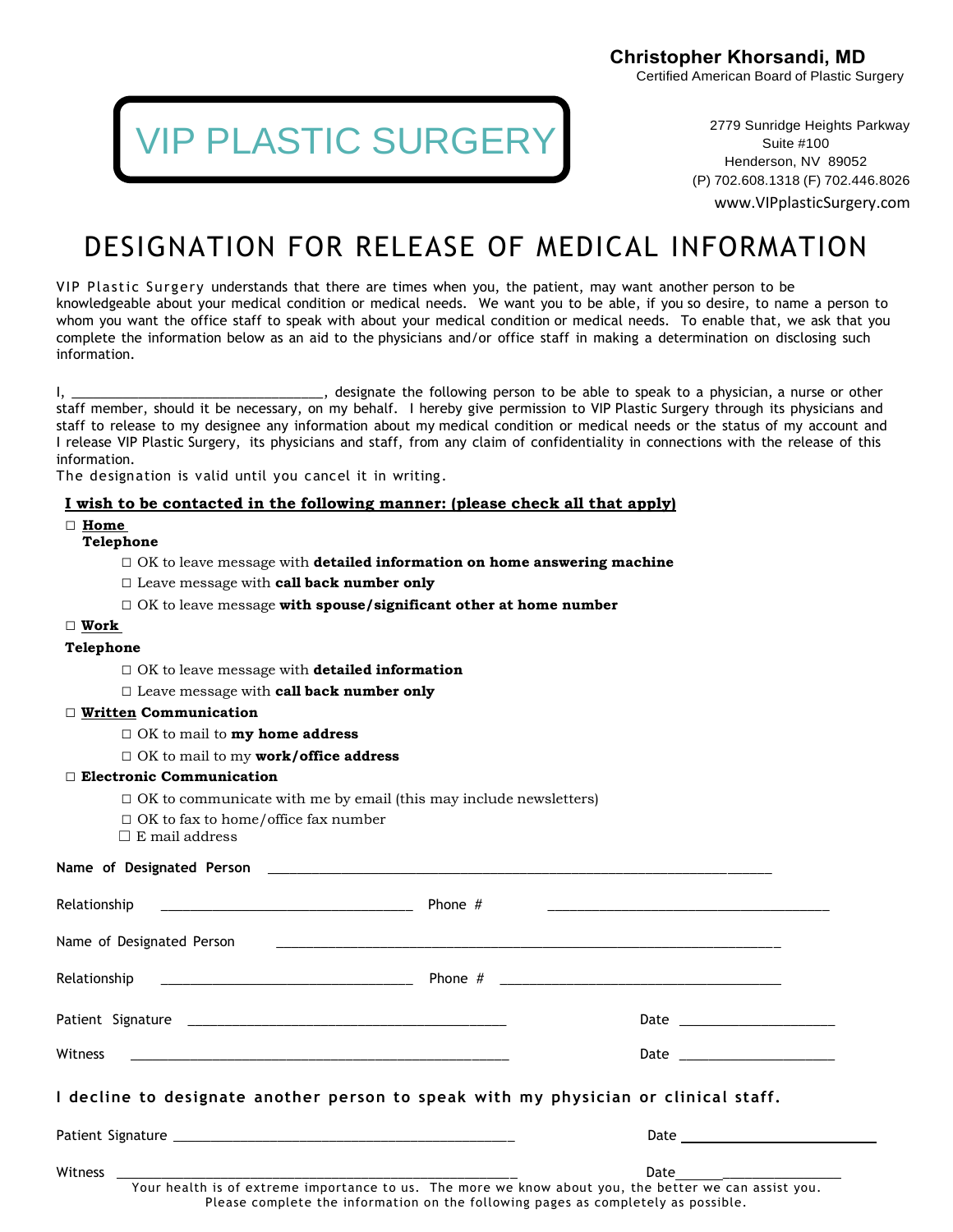VIP PLASTIC SURGERY

2779 Sunridge Heights Parkway Suite #100 Henderson, NV 89052 (P) 702.608.1318 (F) 702.446.8026 www.VIPplasticSurgery.com

### PATIENT CONSENT TO TREATMENT

Please read each section carefully. You may request a copy of this form for your own records.

Patient Name \_\_\_\_\_\_\_\_\_\_\_\_\_\_\_\_\_\_\_\_\_\_\_\_\_\_\_\_\_\_\_\_\_\_\_\_\_\_\_\_\_\_\_\_Date\_\_\_\_\_\_\_\_\_\_\_\_\_\_\_\_\_\_\_\_\_\_\_\_\_\_

I, the undersigned, do hereby request and consent to an evaluation and treatment by VIP Plastic Surgery. I wish to rely on VIP Plastic Surgery to exercise judgment for my best interest, me or that of my dependent, the above-named patient, during the course of treatment. I will inform VIP Plastic Surgery or his staff who is treating me or my dependent of any sensitive areas or adverse conditions that I or my dependent may have had prior to, during, or after treatment. I intend this consent to cover the entire course of treatment.

I clearly understand and agree that all services rendered to me or to my dependent, the above-named patient, may be charged directly to me and that I am personally responsible for full payment. I understand that even if I suspend or terminate treatment, any fees for professional services rendered to me or to my dependent up to the point of termination will be immediately due and payable.

I acknowledge that VIP Plastic Surgery participates directly with several insurance plans (including managed care plans and Medicare) and that I am responsible for any outstanding fees for services provided to me or to my dependent, the above-named patient, by VIP Plastic Surgery that are not reimbursed through insurance or other third party payers; this includes all co-payments, deductibles, and out of pocket costs. I understand that a potentially refundable deposit to cover fees for uncovered services may be required at the time of service or follow-up.

For cosmetic procedures, I understand that I will be responsible for all facility and anesthesia fees incurred for subsequent revision and/or emergency procedures performed on me or my dependent, the above-named patient, as well as necessary supplies including but not limited to implants, unless otherwise specified by VIP Plastic Surgery. Any surgeon's fee that may be incurred for subsequent revision and/or emergency procedures will be addressed on a case by case basis.

I authorize VIP Plastic Surgery to submit all precertification and claims directly to the insurers on my behalf. I hereby authorize the release of my medical records and other information necessary to process insurance claims. I understand and agree that any and all monies received from insurance companies and/or other third party payers as reimbursement for services rendered to me or to my dependent, the above-named patient, by VIP Plastic Surgery shall be forfeited in full to VIP Plastic Surgery. Any other arrangements that may involve insurance billing, reimbursement, payment plan, or payment deferral, must be made in writing with the office manager and/or business manager of VIP Plastic Surgery. Verbal agreements are not acceptable

Signature \_\_\_\_\_\_\_\_\_\_\_\_\_\_\_\_\_\_\_\_\_\_\_\_\_\_\_\_\_\_\_\_\_\_\_\_\_\_\_\_\_\_\_\_\_\_\_ Da te \_\_\_\_\_\_\_\_\_\_\_\_\_\_\_\_\_\_\_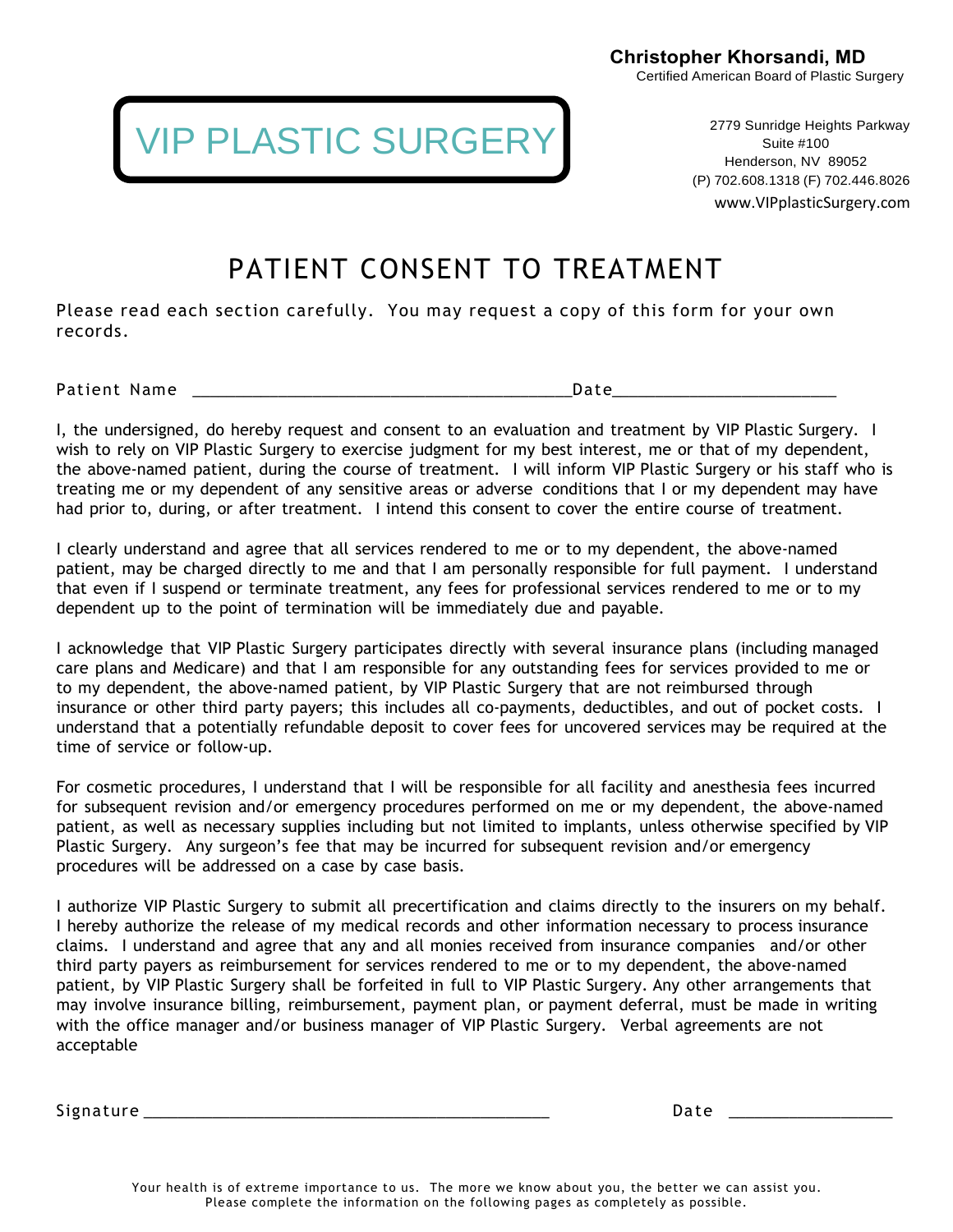

2779 Sunridge Heights Parkway Suite #100 Henderson, NV 89052 (P) 702.608.1318 (F) 702.446.8026 www.VIPplasticSurgery.com

## PATIENT FINANCIAL RESPONSIBILITY AGREEMENT

YOU MUST PROVIDE YOUR INSURANCE CARD AND PICTURE IDENTIFICATION TO THE RECEPTIONIST FOR PHOTOCOPYING AT EACH APPOINTMENT. IN THE EVENT THAT NO INSURANCE IS AVAILABLE, OR IT HAS BEEN DETERMINED THAT THE PATIENT IS INELIGIBLE FOR COVERAGE OF SERVICES, THIS ACCOUNT WILL BE DETERMINED TO BE SELF-PAY AND PAYMENT IN FULL IS DUE AT THE TIME OF EACH SERVICE.

I hereby authorize VIP Plastic Surgery to release medical information to my physicians and/or insurance company(ies). I further authorize direct payment from my insurance company(ies) to VIP Plastic Surgery.

I understand that I am responsible for obtaining all necessary referrals prior to the scheduled appointment. All co-payments required by my insurance plan will be paid at the time of service. I further acknowledge that all deductibles, co-insurance and non-covered items as determined by my insurance plan will be due and payable upon notice either sent by U.S. mail in the form of a statement and/or telephone communication from VIP Plastic Surgery.

After the first missed appointment without 24-hour notice given to VIP Plastic Surgery, I will be responsible for a \$50.00 NO SHOW fee.

All returned checks shall be assessed a \$40.00 bank processing fee, for which I will be responsible.

I acknowledge that a 1.5% per month interest charge may be added to any balance unpaid after 90 days of aging. I further acknowledge that I will be held responsible for any and all expenses incurred by VIP Plastic Surgery for a 30% collection fee and/or a 30% attorney fee on any balance referred to an attorney for collection as a result from my delay in payment for services rendered by VIP Plastic Surgery.

I further agree that if this account is not paid when due I will be responsible for a collection expense of 35% on the balance, plus any court costs incurred by VIP Plastic Surgery, in addition to interest accrued after the initial 90 days of debt at 1.5% monthly.

VIP Plastic Surgery reserves the right to assess a charge for telephone calls when medical care is dispensed in lieu of an office visit.

\_\_\_\_\_\_\_\_\_\_\_\_\_\_\_\_\_\_\_\_\_\_\_\_\_\_\_\_\_\_\_\_\_\_\_\_\_\_\_\_\_\_\_\_\_\_\_\_\_\_\_\_\_\_\_\_\_\_\_ \_\_\_\_\_\_\_\_\_\_\_\_\_\_\_\_\_\_\_\_\_\_\_\_

Signature of Patient (or legal guardian) and the control of the Date of Patient Date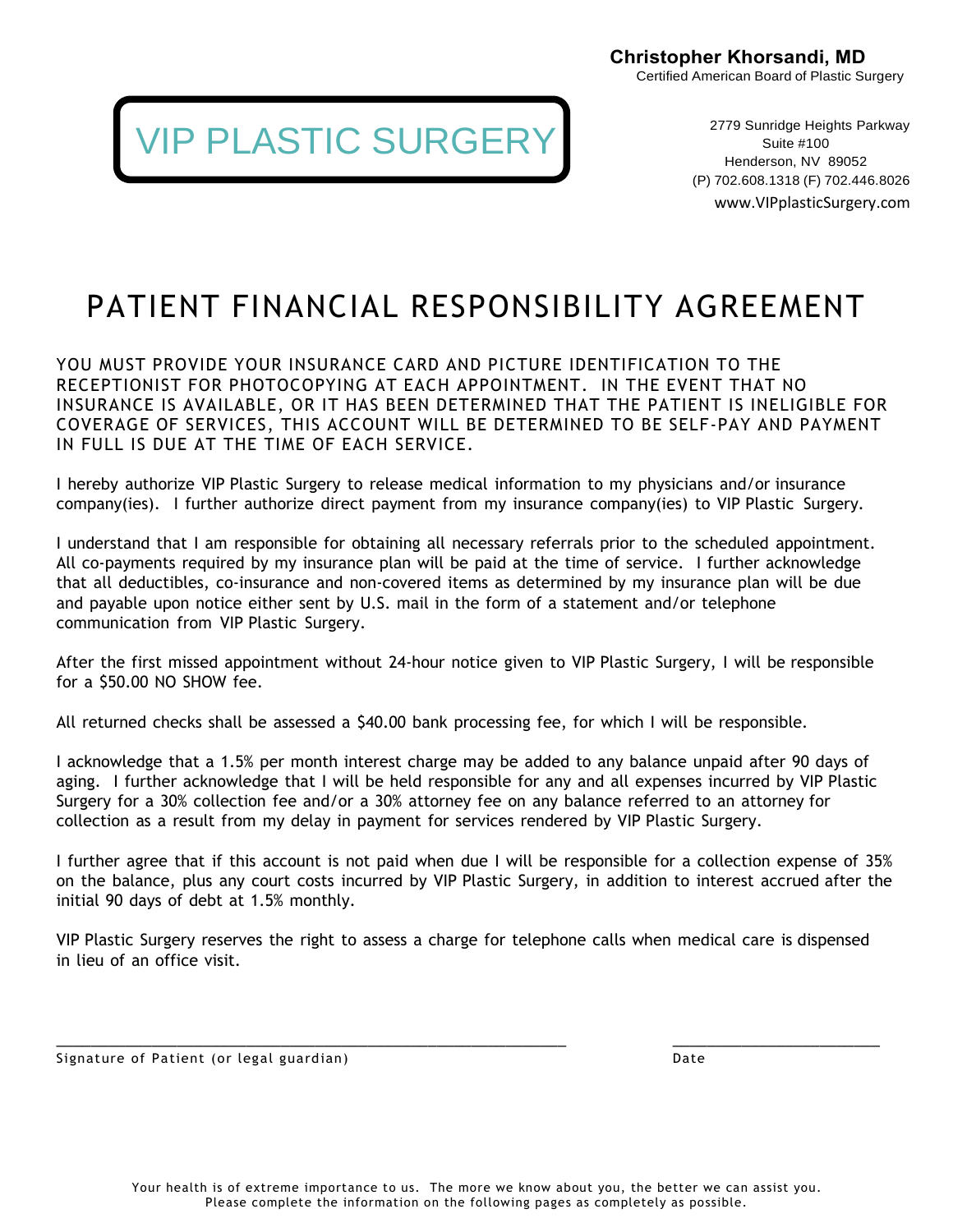2779 Sunridge Heights Parkway Suite #100 Henderson, NV 89052 (P) 702.608.1318 (F) 702.446.8026 www.VIPplasticSurgery.com

### COSMETIC SURGERY CANCELLATION POLICY

VIP Plastic Surgery makes every effort to ensure that appointments are scheduled and completed in an efficient manner, and the hospital will contact you on the business day prior to your appointment to confirm the details. Preparing and scheduling with the surgery center involves a significant amount of time for the physician and staff.

Our office requires a 25% deposit of the total fee be made in order to reserve a surgery date.

If you cancel your surgery anytime after your surgery date has been reserved and/or deposit has been made, a \$500 administrative and consultation, non-refundable fee will apply.

If you cancel your surgery 7 business days to 48 hours prior to surgery, you will be charged 25% of the total surgical costs.

If you cancel your surgery between 48 and 24 hours, you will be charged 50% of the total surgical costs.

Cancellations within 24 hours of surgery will be charged at 100% of the total fee.

IP PLASTIC SURGERY

Patients who are cancelled by Dr. Christopher Khorsandi (or any other providing physicians, i.e. anesthesia) for medical reasons will be rescheduled without financial penalty. This policy only applies to VIP Plastic Surgery and is not the policy of the anesthesia provider or the surgery center.

We appreciate your cooperation in this matter.

I have read the above policy and agree to its terms.

\_\_\_\_\_\_\_\_\_\_\_\_\_\_\_\_\_\_\_\_\_\_\_\_\_\_\_\_\_\_\_\_\_\_\_\_\_\_\_\_\_\_\_\_\_\_\_\_\_\_\_\_\_\_\_\_\_\_\_

Patient Name (Please Print)

Patient Signature (or legal guardian) Date by the control of the Date of Date of the Date of Date of the Date of Date of the Date of the Date of the Date of the Date of the Date of the Date of the Date of the Date of the D

\_\_\_\_\_\_\_\_\_\_\_\_\_\_\_\_\_\_\_\_\_\_\_\_\_\_\_\_\_\_\_\_\_\_\_\_\_\_\_\_\_\_\_\_\_\_\_\_\_\_\_\_\_\_\_\_\_\_\_ \_\_\_\_\_\_\_\_\_\_\_\_\_\_\_\_\_\_\_\_\_\_\_\_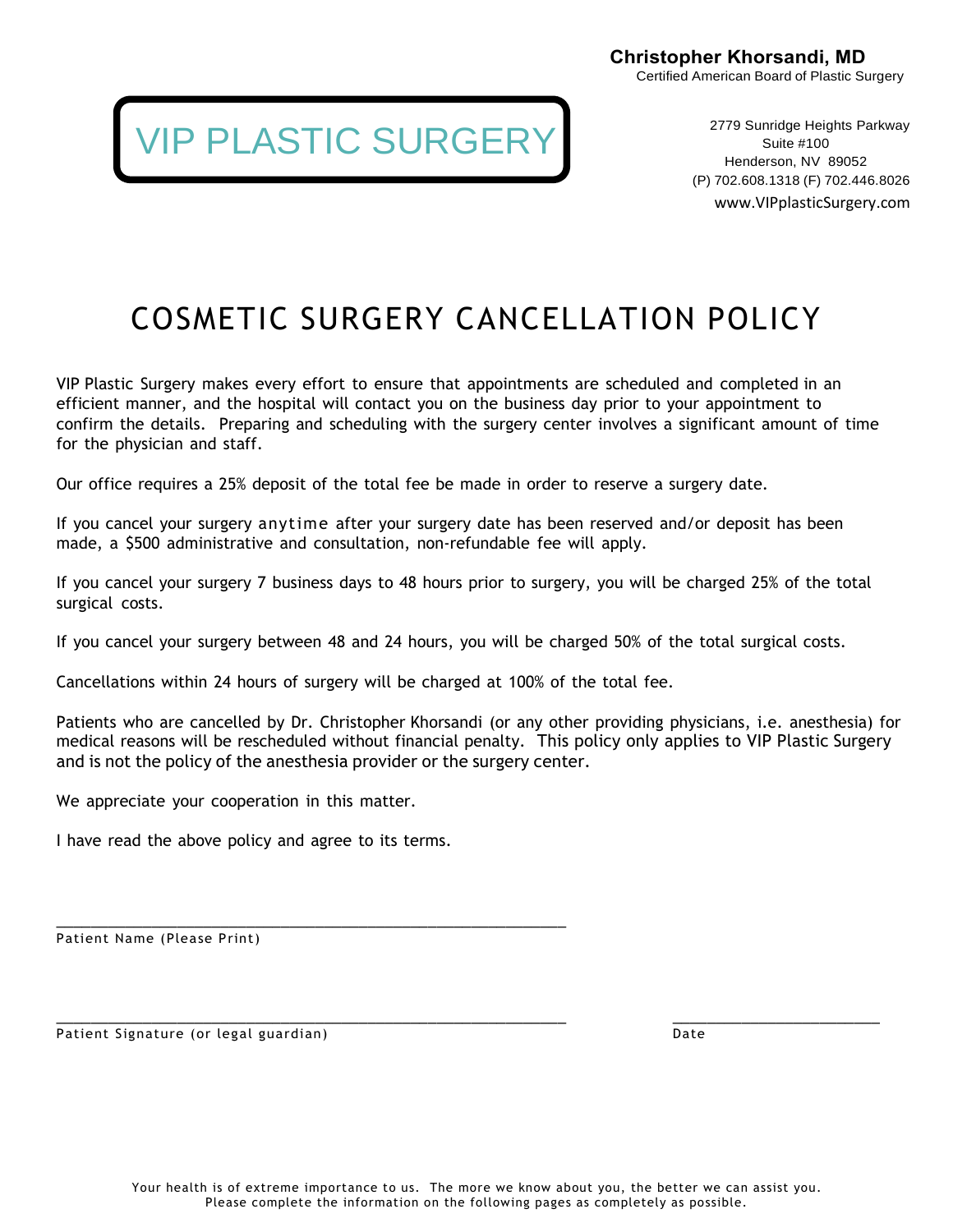> 2779 Sunridge Heights Parkway Suite #100 Henderson, NV 89052 (P) 702.608.1318 (F) 702.446.8026 www.VIPplasticSurgery.com

### WRITTEN ACKNOWLEDGMENT OF PRIVACY PRACTICES

Our Notice of Privacy Practices provides information about how we may use and disclose Private Healthcare Information about you. As provided in our notice, the terms of our notice may change. If we change our notice, you may obtain a revised copy.

I have read and/or received a copy of the Notice of Privacy Practices of Christopher Khorsandi, MD, PLLC and VIP Plastic Surgery.

I have had an opportunity to read the Notice of Privacy Practices.

I understand that I may ask questions to Christopher Khorsandi, MD, PLLC and VIP Plastic Surgery if I do not understand any information contained in the Notice of Privacy Practices.

| Patient (or legal guardian) |  |
|-----------------------------|--|

\_\_\_\_\_\_\_\_\_\_\_\_\_\_\_\_\_\_\_\_\_\_\_\_\_\_\_\_\_\_\_\_\_\_\_\_\_\_\_\_\_\_\_\_\_\_\_\_\_\_\_\_\_\_\_\_\_\_\_ \_\_\_\_\_\_\_\_\_\_\_\_\_\_\_\_\_\_\_\_\_\_\_\_ witness **Date** 

## IP PLASTIC SURGERY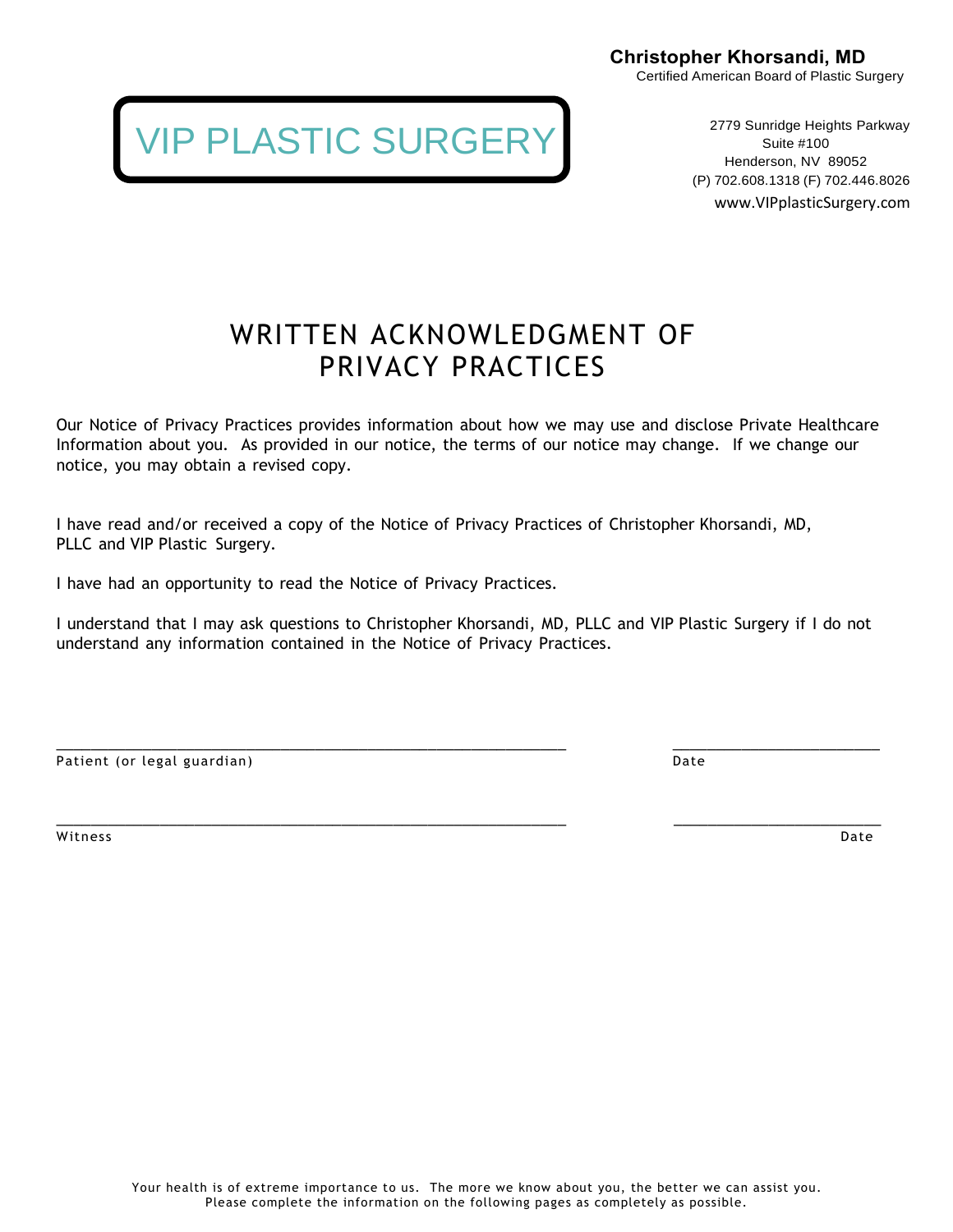

2779 Sunridge Heights Parkway Suite #100 Henderson, NV 89052 (P) 702.608.1318 (F) 702.446.8026

www.VIPplasticSurgery.com

### **Patient Photograph Release Form**

| <b>Patient Information</b> |      |       |        |               |  |
|----------------------------|------|-------|--------|---------------|--|
| Patient's Name             |      |       |        | Date of Birth |  |
|                            | Last | First | Middle |               |  |

### Photograph Consent and Release

I hereby acknowledge that I have been advised that photographs will be taken of me or parts of my body before and after surgery. The photographs will be taken by one of the members of the VIP Plastic Surgery. medical staff. I hereby give my consent for VIP Plastic Surgery, to use the photographs under one or more of the following circumstances.

**\_\_ Website:** Photographs taken of me or parts of my body as well as details regarding medical services that I have received at VIP Plastic Surgery, can be used on the company's website in order to inform the public about plastic surgery methods. Further, I release and discharge VIP Plastic Surgery, any employees of VIP Plastic Surgery and the American Society of Plastic Surgeons; and all parties acting under their license and authority, from any and all claims or actions that I have or may have relating to such use and publication, and all rights, if any, that I may have in such photographs and details regarding medical services rendered me, including any claim for payment, in connection with any such use or publication. I give my consent as a voluntary contribution in the interest of public education, and my consent is subject only to the condition that I am not identified by name or any other identifying marks at any time during any use or publication of these materials by any party.

**\_\_\_All Media:** Photographs taken of me or parts of my body as well as details regarding medical services that I have received at VIP Plastic Surgery, can be used in any print or broadcast media, including, but not necessarily limited to newspapers, pamphlets, educational films, internet, and television, in order to inform the public about plastic surgery methods. Further, I release and discharge VIP Plastic Surgery, any employees of VIP Plastic Surgery, and the American Society of Plastic Surgeons; and all parties acting under their license and authority, from any and all claims or actions that I have or may have relating to such use and publication, and all rights, if any, that I may have in such photographs and details regarding medical services rendered me, including any claim for payment, in connection with any such use or publication. I give my consent as a voluntary contribution in the interest of public education, and my consent is subject only to the condition that I am not identified by name at any time during any use or publication of these materials by any party.

**\_\_ Medical Care:** Photographs taken of me or parts of my body can be used for the purpose of my medical care with VIP Plastic Surgery, The photographs and all details regarding medical services rendered to me will be kept within my personal medical history file at VIP Plastic Surgery,

By signing this form, I acknowledge my consent as initialed above, and I further recognize that this consent form will supersede any other photo consent forms with a date prior to the date written below. This consent may be revoked at any time by written request or by completion of a new form.

Signature (patient/parent/guardian if under 18)\_\_\_\_\_\_\_\_\_\_\_\_\_\_\_\_\_\_\_\_\_\_\_\_\_\_\_\_\_\_\_\_\_\_\_\_\_\_\_\_\_\_ Date:\_\_\_\_\_\_\_\_\_\_\_\_\_\_\_\_\_\_\_\_\_

#### **VIP Plastic Surgery Health Insurance Billing Policy**

Your health is of extreme importance to us. The more we know about you, the better we can assist you. Please complete the information on the following pages as completely as possible.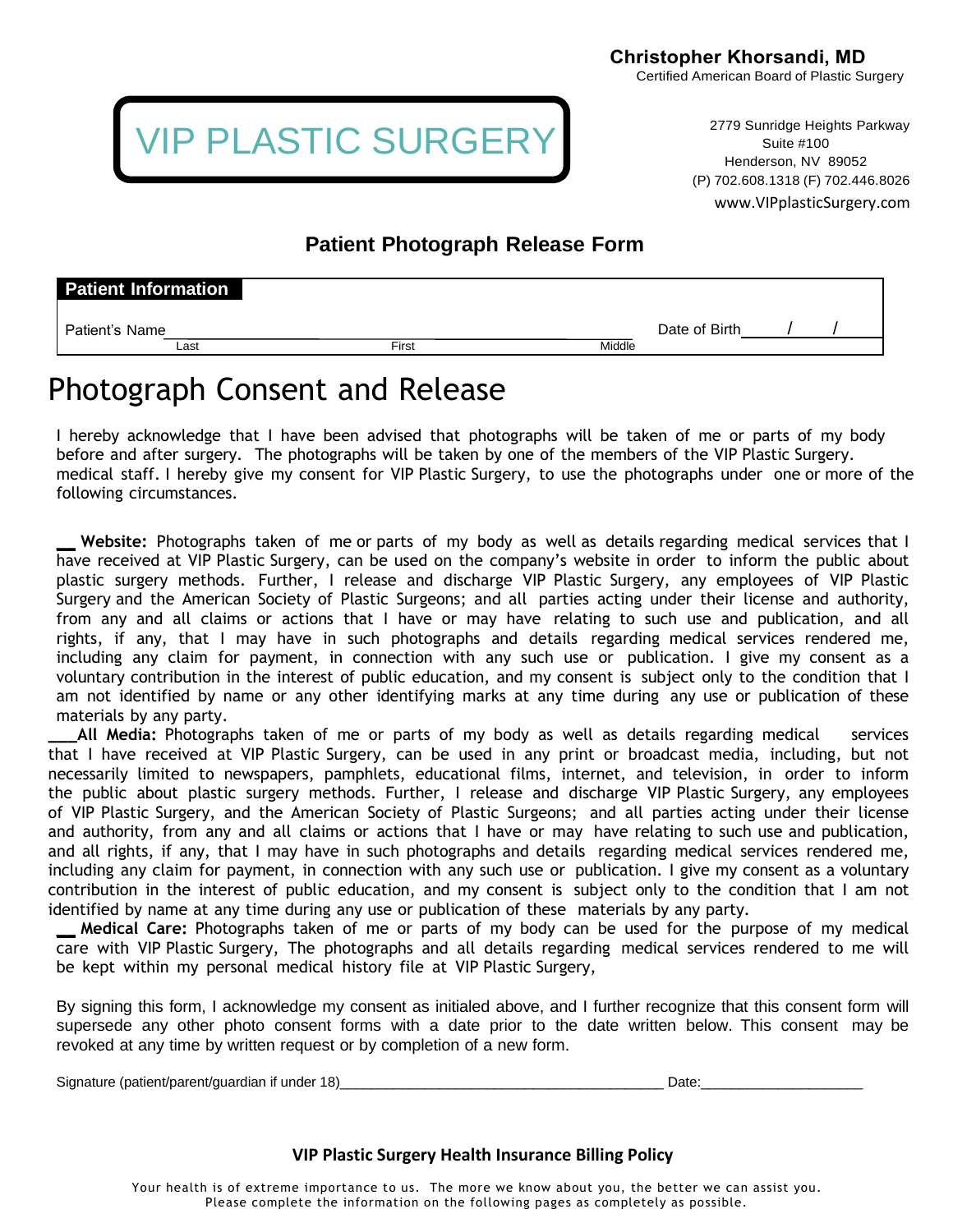Certified American Board of Plastic Surgery

## VIP PLASTIC SURGERY

2779 Sunridge Heights Parkway Suite #100 Henderson, NV 89052 (P) 702.608.1318 (F) 702.446.8026

www.VIPplasticSurgery.com

It's a fact, healthcare is changing rapidly. It has become increasingly difficult for doctors to collect payments from the wide array of insurance companies. VIP Plastic Surgery has put this policy together to help you, the patient, understand our billing policy (please read thoroughly):

- 1. As a courtesy, VIP Plastic Surgery will file a claim to the insurance company on your behalf for medically necessary office and surgical charges. However, if payment is not received within 60 days, payment of the balance will become your responsibility. Should this happen, you must collect reimbursement directly from you insurance company.
- 2. The patient is responsible for paying all co-pay/co-insurance at the time of service (if applicable). We accept cash, check, major credit cards, and money orders.
- 3. It is the patient's responsibility to know if their doctor is "in" or "out-of-network"; the provider is not responsible for knowing your individual plan or benefit level. Please make sure to call your insurance carrier and verify your coverage; failure to do so may result in the charges becoming your responsibility.
- 4. Denial of payment from insurance companies for office visits and/or surgeries become the responsibility of the patient. You can appeal directly to your insurance company for reimbursement. We will be happy to provide any and all documentation to assist in your appeal.
- 5. Changes in insurance plan coverage, address or phone number without notification to VIP Plastic Surgery may result in denials becoming the responsibility of the patient. Notify us all changes in benefits and addresses. VIP Plastic Surgery's inability to contact/correspond with you may be result in your account being placed with collection agency.
- 6. If you have Medicare, we need to know the name and address of your primary care physician. Please have this information with you.
- 7. If you have more than one insurance plan (for example, supplemental or secondary insurance), we MUST have copy of all cards.
- 8. All unpaid balances after your insurance company has paid are due upon receipt. As a courtesy, VIP Plastic Surgery withholds action against your account for 30 days. After this time, if your account has not been paid in full, it will be turned over to a collection agency. (The does not include specific arrangements made prior to visit/surgery.)
- 9. If your insurance company requires a referral for your visit, it is your responsibility to obtain this from your primary care physician (PCP) BEFORE the visit. Do not wait until the visit to obtain a referral: many offices will not provide fax referrals. If the referral is not obtained, your appointment will be rescheduled or you will need to pay for the visit and we will provide an itemization so you may file the claim with your insurance company. If you do not know if your insurance company requires a referral, please call them. Please sign below and return to the front desk. Thank You,

Signature: \_\_\_\_\_\_\_\_\_\_\_\_\_\_\_\_\_\_\_\_\_\_\_\_\_\_\_\_\_\_\_\_\_\_\_\_\_\_\_\_\_\_\_\_\_\_\_\_\_\_\_\_\_\_\_\_\_\_\_\_\_\_\_\_\_ Date: \_\_\_\_\_\_\_\_\_\_\_\_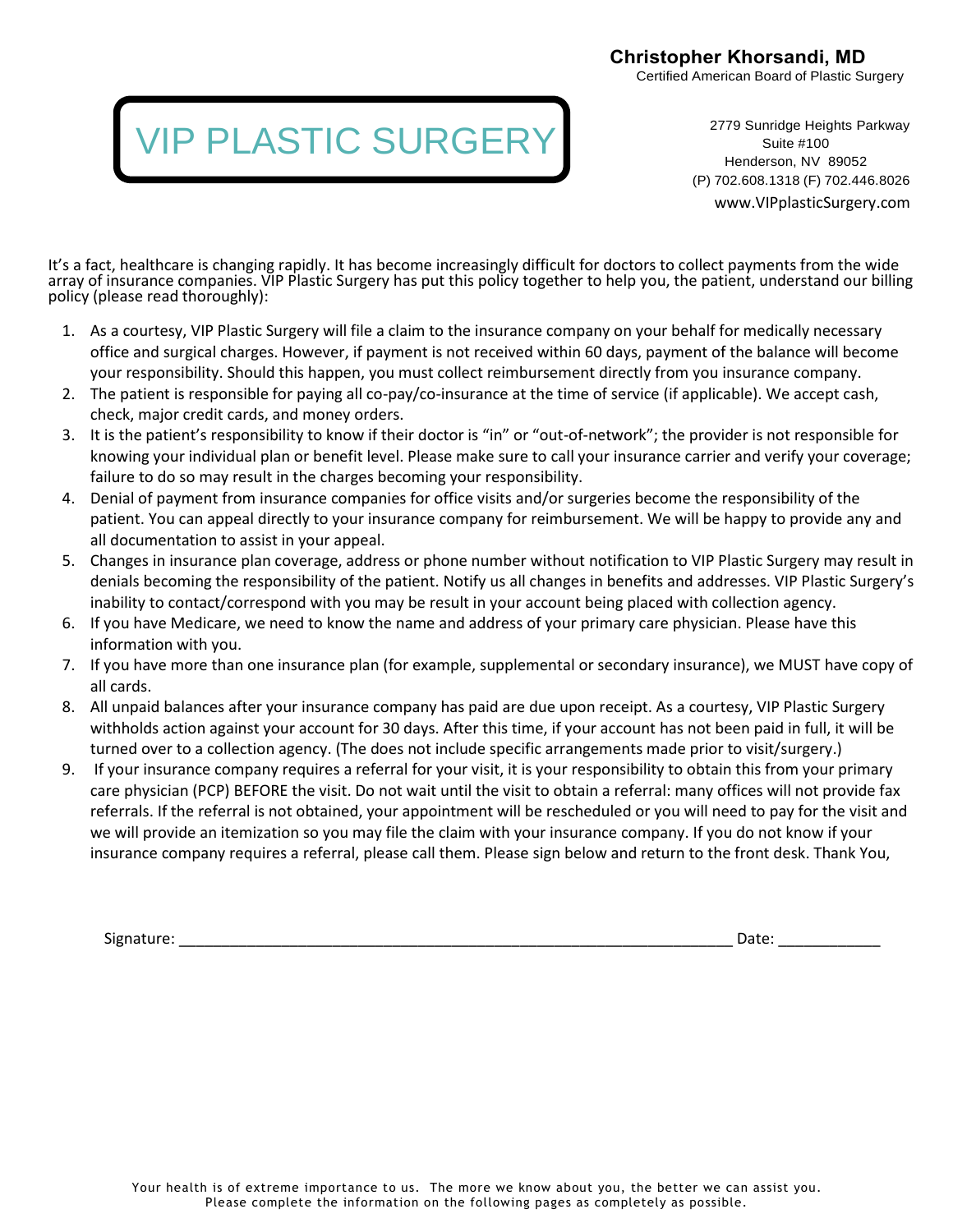Certified American Board of Plastic Surgery

## VIP PLASTIC SURGERY

2779 Sunridge Heights Parkway Suite #100 Henderson, NV 89052 (P) 702.608.1318 (F) 702.446.8026

www.VIPplasticSurgery.com

### NOTICE OF PRIVACY PRACTICES SUMMARY

THIS NOTICE DESCRIBES HOW MEDICAL INFORMATION ABOUT YOU MAY BE USED AND DISCLOSED AND HOW YOU CAN ACCESS THIS INFORMATION. PLEASE REVIEW IT CAREFULLY.

We understand the importance of privacy and are committed to maintaining the confidentiality of your medical information. We make a record of the medical care we provide and may receive such records from others. We use these records to provide medical or enable other health care providers to provide medical care, to obtain payment for services provided to you as allowed by your health plan and to enable us to meet our professional and legal obligations to operate this office properly. We are required by law to maintain the privacy of protected health information (PHI) and to provide individuals with notice of our legal duties and privacy practices with respect to protected health information. This summary of the Privacy Practices lists how we may use and disclose your medical information. It also lists your rights and our legal obligations with respect to your medical information. If you have any questions about the Notice, please contact our Privacy Officer.

A. How This Office May Use or Disclose Your Health Information

This office collects health information about you and stores it in a chart and/or computer. This is your medical record. The law permits us to use or disclose your health information for the following purposes.

- 1. Treatment
- 2. Payment
- 3. Health Care Operations
- 4. Appointment Reminders
- 5. Notification and Communication with family
- 6. Required by Law
- 7. Public Health
- 8. Health Oversight Activities
- 9. Judicial and Administrative proceedings
- 10. Law Enforcement
- 11. Coroners
- 12. Organ and Tissue Donation
- 13. Public Safety
- 14. Specialized Government Functions
- 15. Workers Compensation
- 16. Change of Ownership
- B. When This Office May or May Not Use or Disclose Your Health Information

Except as described in this Notice of Privacy Practices, this office will not use or disclose health information which identifies you without your written authorization. If you do authorize this office to use or disclose your health information for another purpose, you may revoke your authorization in writing at any time.

- C. Your Health Information Rights
	- 1. Right to Request Special Privacy Protections
	- 2. Right to Request Confidential Communication
	- 3. Right to Inspect and Copy
	- 4. Right to Amend or Supplement
	- 5. Right to an Accounting of Disclosures
	- 6. You have a right to a paper copy of the complete Notice of Privacy Practices

If you would like to have a more detailed explanation of these rights or if you would like to exercise one or more of these rights, you may contact our Privacy Officer at (804)423-2100. Our Privacy Officer is available during normal business hours to discuss your privacy questions, concerns or complaints.

D. Changes to this Notice of Privacy Practices

We reserve the right to amend this Notice of Privacy Practices at any time in the future. Until such amendment is made, we are required by law to comply with this notice. After an amendment is made, the revised notice will apply to all protected health information that we maintain, regardless of when it was created or received. A copy will be available.

E. Complaints

Complaints about this Notice of Privacy Practices or how this office handles your health information should be directed to the licensed healthcare professional. If you are not satisfied with the manner in which this office handles a complaint, you may submit a formal complaint to the Department of Health and Human Services.

EFFECTIVE DATE: This notice was published and becomes effective on 07/09

Your health is of extreme importance to us. The more we know about you, the better we can assist you. Please complete the information on the following pages as completely as possible.